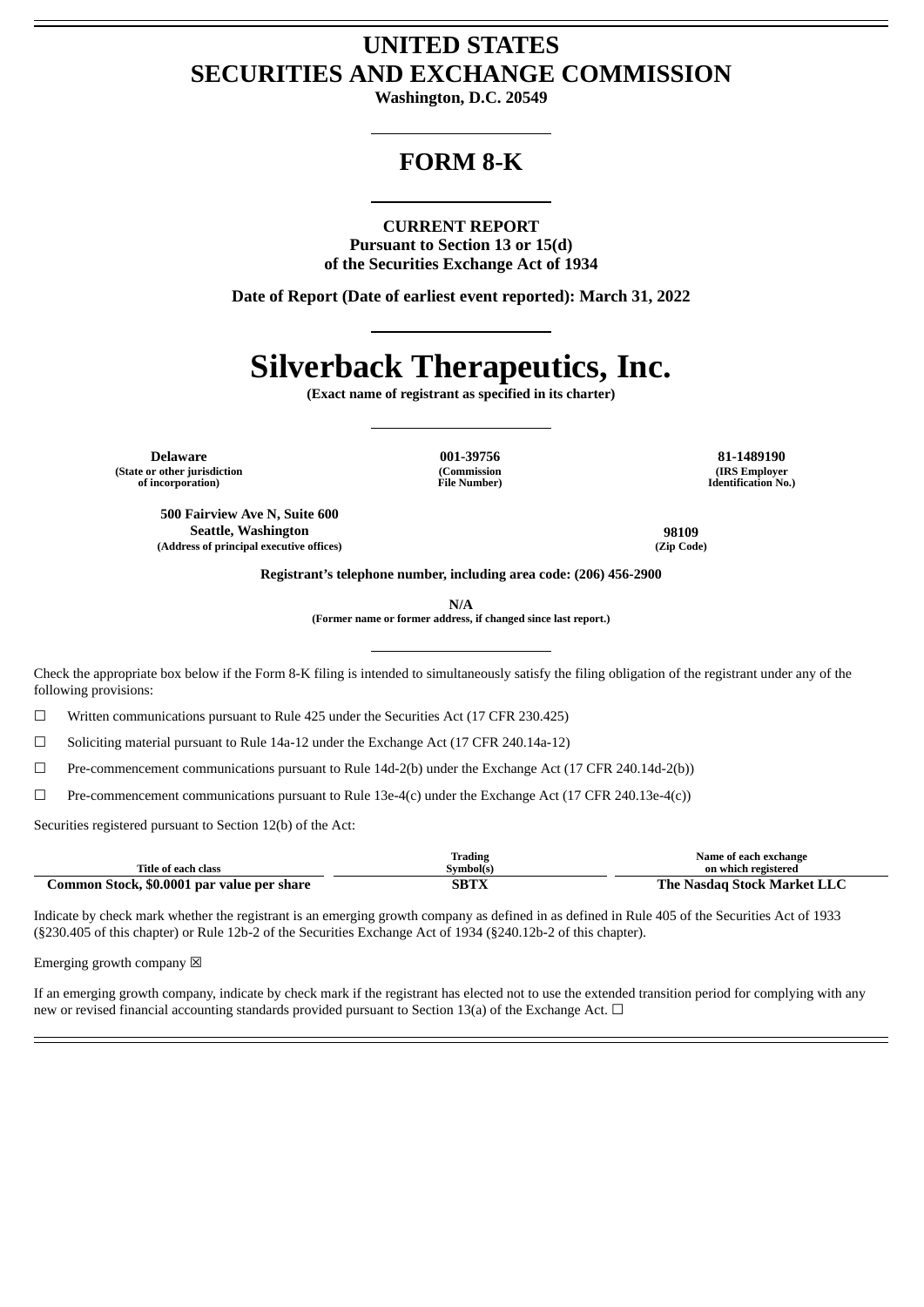## **Item 2.02 Results of Operations and Financial Condition.**

On March 31, 2022, Silverback Therapeutics, Inc. issued a press release announcing its financial results for the fourth quarter and full year ended December 31, 2021 and providing a corporate update. A copy of the press release is attached hereto as Exhibit 99.1.

The information in this Item and the exhibit attached hereto are being furnished and shall not be deemed "filed" for the purposes of Section 18 of the Securities Exchange Act of 1934, as amended (the "Exchange Act"), or otherwise subject to the liabilities of that section, nor shall they be deemed incorporated by reference into any filing under the Exchange Act or the Securities Act of 1933, as amended, whether filed before or after the date hereof and regardless of any general incorporation language in such filing.

#### **Item 9.01 Financial Statements and Exhibits.**

(d) Exhibits.

| Exhibit<br>No. | <b>Description</b>                                                           |
|----------------|------------------------------------------------------------------------------|
| 99.1           | Press Release of Silverback Therapeutics, Inc., dated March 31, 2022.        |
| 104            | Cover Page Interactive Data File (embedded within the Inline XBRL document). |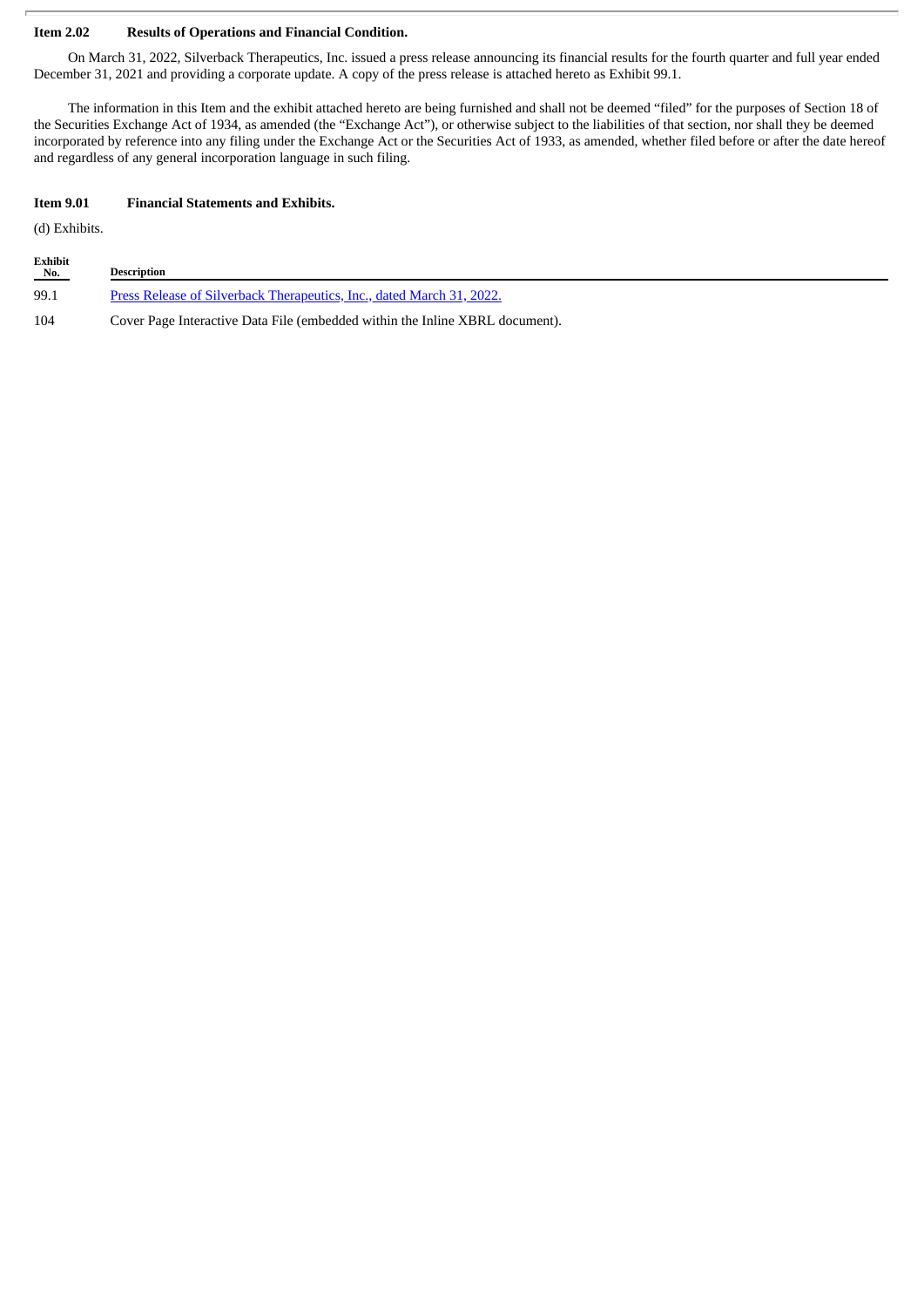**SIGNATURES**

Pursuant to the requirements of the Securities Exchange Act of 1934, the registrant has duly caused this report to be signed on its behalf by the undersigned hereunto duly authorized.

# **SILVERBACK THERAPEUTICS, INC.**

By: /s/ Laura Shawver, Ph.D.

Laura Shawver, Ph.D. Chief Executive Officer

Dated: March 31, 2022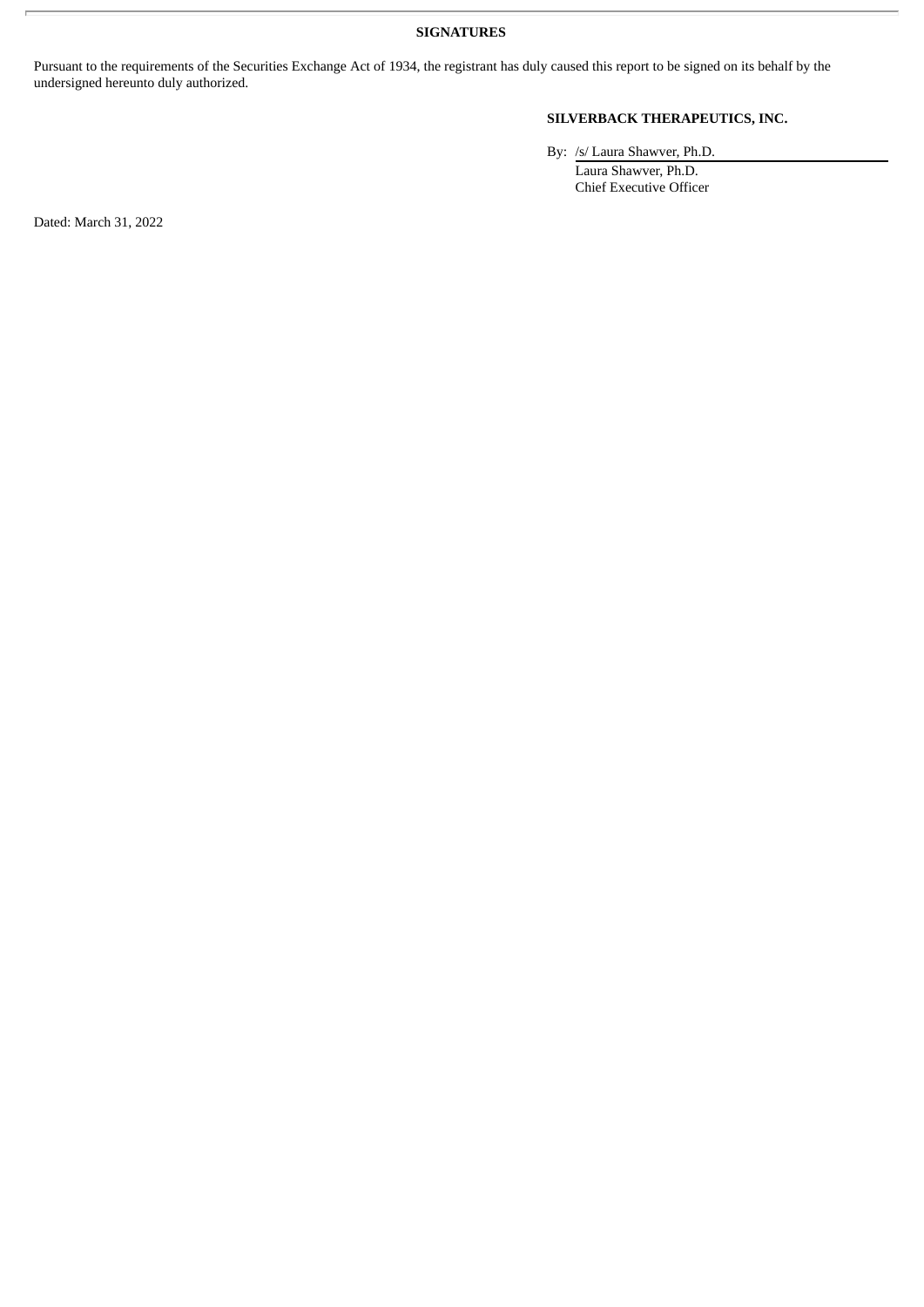

# <span id="page-3-0"></span>**Silverback Therapeutics Updates Strategic Priorities and Reports Fourth Quarter and Full Year 2021 Financial Results**

- Strategic realignment to focus resources on SBT8230 for chronic hepatitis B virus (cHBV) and discovery pipeline by discontinuing SBT6050 and *SBT6290 clinical oncology programs*

- *On track to complete a Phase 1 regulatory submission for SBT8230 in the fourth quarter of 2022*

- Silverback to restructure workforce to support prioritized development, reduce operating expense, and extend cash runway

- *Estimated cash runway extended into the second half of 2026*

**SEATTLE – March 31, 2022 –** Silverback Therapeutics, Inc. (Nasdaq: SBTX) ("Silverback"), a biopharmaceutical company leveraging its proprietary ImmunoTAC technology platform to develop systemically delivered, tissue targeted therapeutics for the treatment of chronic viral infections, cancer, and other serious diseases, today provided an update on strategic priorities and reported financial results for the fourth quarter and full year ended December 31, 2021.

"Upon comprehensive review of our clinical and preclinical data for our TLR8 oncology programs, we have made the decision to discontinue the development of SBT6050 and SBT6290, and focus our resources on SBT8230 for chronic HBV as well as our ImmunoTAC discovery programs," said Laura Shawver, Ph.D., chief executive officer of Silverback. "We would like to thank the investigators and the staff at each of our sites, and most importantly, the patients who participated in our trial and their families."

#### **Business Update and Strategy**

## **SBT6050 and SBT6290 (HER2-TLR8 and Nectin4-TLR8 ImmunoTAC conjugates for oncology)**

Silverback has discontinued the SBT6050 development program. In the Phase 1/1b trial, a total of 58 patients were enrolled and received SBT6050 as monotherapy and in combination with a checkpoint inhibitor at dose levels ranging from 0.15 mg/kg through 1.2 mg/kg with the length of patient experience ranging from 2 weeks through 41 weeks. A dose response was observed in serum and intratumoral exposure, and in pharmacodynamic markers, inclusive of data that demonstrates immune activation in biopsies collected from patients after treatment. Further development was discontinued based on limited monotherapy anti-tumor activity and cytokine-related adverse events that limited the dose in combination with pembrolizumab.

SBT6290, comprised of the same linker payload conjugated to a Nectin4 antibody, was expected to show a similar clinical profile and, therefore, this development program was also discontinued.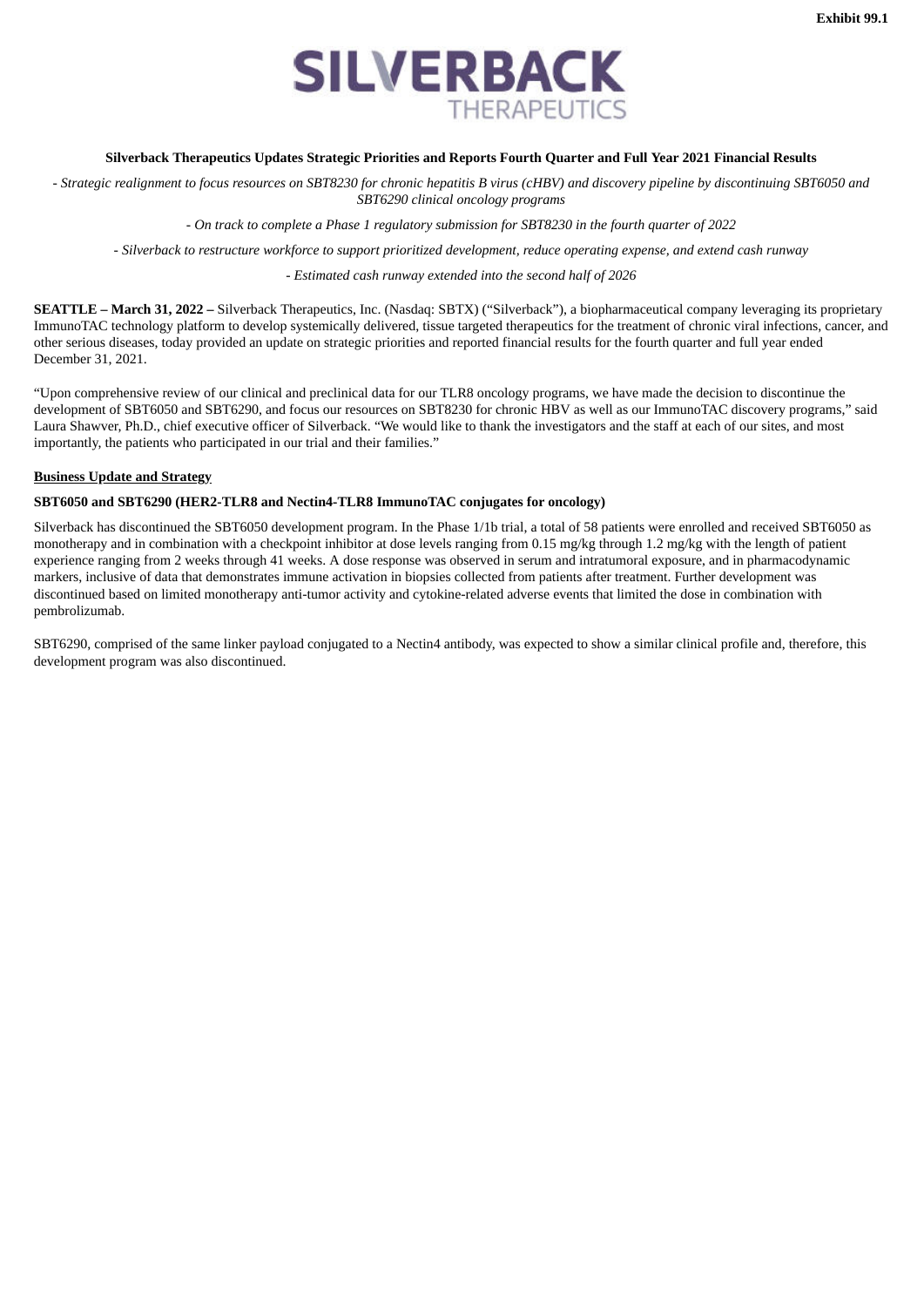

#### **SBT8230 (ASGR1-TLR8 ImmunoTAC conjugate for chronic HBV)**

"Our understanding of TLR8 conjugates in preclinical species and in the clinic provides a lens for interpretation of the preclinical characteristics of SBT8230," said Valerie Odegard, Ph.D., president and chief scientific officer. "The comparative preclinical data between SBT6050 and SBT8230 suggest that the clinical safety, pharmacokinetic and pharmacodynamic profiles for SBT8230 will likely be different than those for SBT6050, given the significant differences in preclinical serum exposures and expected overall conjugate disposition for SBT8230 in patients due to its efficient liver targeting. We continue to advance SBT8230 and are on track to complete a Phase 1 regulatory submission in the fourth quarter of 2022."

SBT8230 is comprised of an ASGR1 monoclonal antibody conjugated to a TLR8 linker-payload and is designed to elicit an anti-viral immune response by targeting TLR8 activation to the liver. ASGR1 is highly expressed in liver and is restricted in its expression to this organ. An anti-viral immune response is achieved through activation of myeloid cells and subsequent indirect activation of B cells and T cells. In non-human-primate studies, SBT8230 demonstrated lower serum exposures compared to SBT6050 due to its efficient localization to liver. Liver-localized TLR8 agonism has the potential to lead to durable responses and possibly seroconversion, an important determinant of functional cure. At the AASLD Liver Meeting 2021, Silverback presented preclinical studies demonstrating that SBT8230 was efficiently delivered to the liver, resulting in myeloid cell activation in the liver but not in the blood. Silverback initiated Phase 1-enabling toxicology studies for SBT8230 in the first quarter of 2022.

#### **ImmunoTAC Discovery Program**

Silverback will continue advancement of early-stage discovery research that is focused on exploring different antigen targets, novel linker technologies, and small molecule payloads that expand the reach of the ImmunoTAC platform.

#### **Key Strategic Priorities and Cash Runway Extension**

- Complete the Phase 1 regulatory submission for SBT8230 in the fourth quarter of 2022
- Open enrollment for a Phase 1 single ascending dose study of SBT8230 in healthy volunteers in the first half of 2023
- Provide an update on Silverback's discovery pipeline in the fourth quarter of 2022
- Restructure workforce to focus resources on SBT8230 program and discovery pipeline, reducing headcount by 27%
- Estimated cash runway extended into the second half of 2026 following strategic prioritization

Dr. Shawver added, "Over the course of the next few days and weeks, we are restructuring our workforce and allocating resources around our new strategic priorities. It will be difficult to part with valued team members who have been so committed to the organization, and I'd like to thank each one of them for their valuable contributions towards our mission to develop the next generation of tissue targeted therapeutics."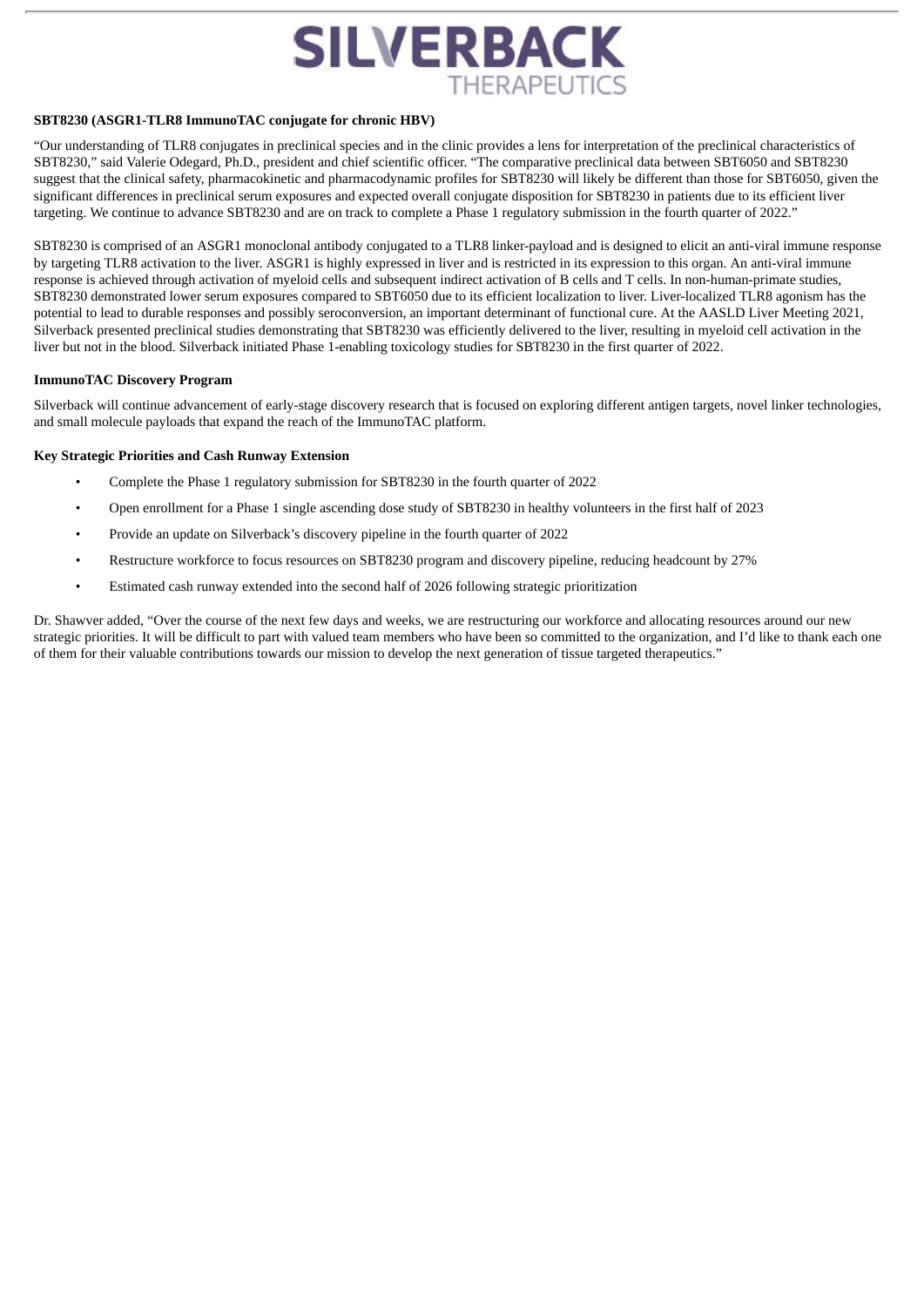

#### **Financial Results**

For the fourth quarter ended December 31, 2021, Silverback reported a net loss of \$23.5 million, compared to a net loss of \$13.1 million for the comparable period in 2020. For the year ended December 31, 2021, Silverback reported a net loss of \$89.5 million, compared to a net loss of \$32.9 million for 2020. Net loss for the fourth quarter and full year of 2021 included non-cash stock-based compensation expense of \$5.2 million and \$19.2 million, respectively, compared to \$2.3 million and \$2.6 million for the same periods in 2020, respectively.

Research and development expenses for the fourth quarter ended December 31, 2021 were \$15.9 million, compared to \$8.8 million for the same period in 2020. For the year ended December 31, 2021, research and development expenses were \$61.5 million, compared to \$24.6 million for 2020. The increases in Silverback's research and development expenses for the 2021 periods, as compared to the same periods in 2020, were primarily attributable to an increase in direct costs related to the development of SBT6050 and SBT6290 and direct costs related to SBT8230 and other preclinical research efforts. Silverback also incurred additional personnel-related expenses in 2021 as compared to 2020 as operations grew in support of program advances.

General and administrative expenses for the fourth quarter ended December 31, 2021 were \$7.6 million, compared to \$4.3 million for the same period in 2020. For the year ended December 31, 2021, general and administrative expenses were \$28.1 million, compared to \$8.3 million for 2020. The increases in general and administrative expenses for the 2021 periods, as compared to the same periods in 2020, were primarily attributable to an increase in personnel-related expenses due to increased headcount in 2021, including new executives that were new in 2020 being present for a full year in 2021, as well as increases in salaries, bonuses, and stock-based compensation. To a lesser extent, the increase in general and administrative expenses was due to an increase in professional fees primarily attributable to legal, insurance, and outside consultant costs.

As of December 31, 2021, Silverback reported cash, cash equivalents, restricted cash, and investments of \$319.1 million, compared to cash and cash equivalents of \$386.6 million at December 31, 2020, which is expected to fund operating expenses and capital expenditure requirements into the second half of 2026 following strategic prioritization. As of December 31, 2021, Silverback had 35,133,934 shares of common stock outstanding.

## **Conference Call and Webcast on Thursday, March 31, 2022 at 5:00 PM ET**

Silverback's management team will host a conference call on Thursday, March 31, 2022 at 5:00 PM ET to discuss the strategic prioritization and corporate update. A live webcast, including slides, can be accessed through the Events section of the Company's website at https://ir.silverbacktx.com/news-events/events. An archived replay will be available shortly after the conclusion of the event.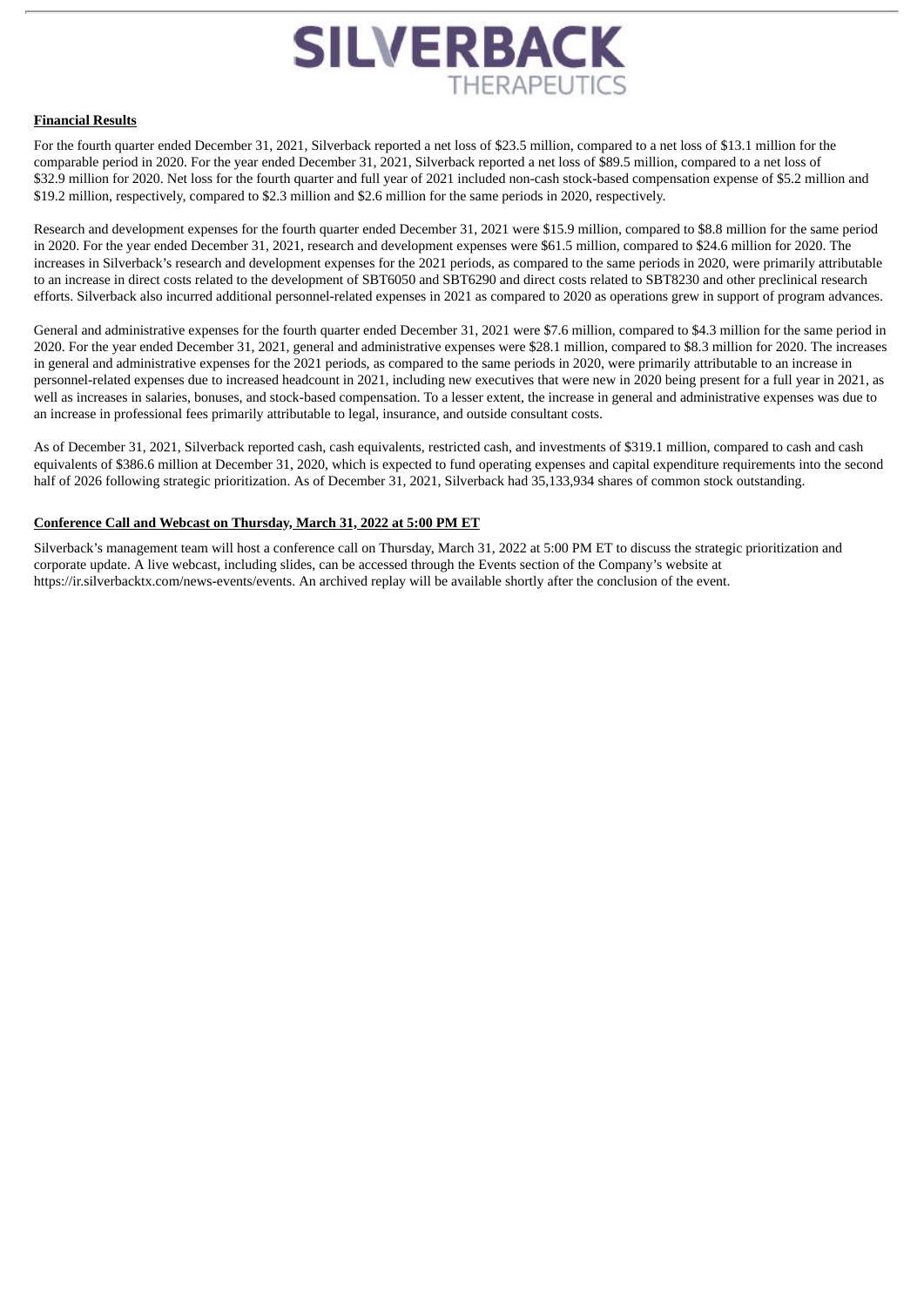

#### **About Silverback Therapeutics**

Silverback Therapeutics, Inc. is a biopharmaceutical company focused on leveraging its proprietary ImmunoTAC technology platform to develop systemically delivered and tissue targeted therapeutics for the treatment chronic viral infections, cancer, and other serious diseases. Silverback's platform enables the strategic pairing of proprietary payloads that modulate key disease modifying pathways with monoclonal antibodies directed at specific disease sites. Silverback Therapeutics is located in Seattle, Washington. To learn more, visit www.silverbacktx.com.

#### **Forward-Looking Statements**

This news release contains certain forward-looking statements that involve risks and uncertainties that could cause actual results to be materially different from historical results or from any future results expressed or implied by such forward-looking statements. Such forward-looking statements include statements regarding, among other things, Silverback's plans and ability to bring new treatments to patients in need, including the progress and expected timing of Silverback's drug development programs and planned clinical trials, the potential benefits of SBT8230 as compared to SBT6050, the success and impact of Silverback's corporate restructuring plan, the strength of Silverback's balance sheet and the adequacy of cash on hand. Factors that may cause actual results to differ materially include the risk that compounds that appeared promising in early research or preclinical trials do not demonstrate safety and/or efficacy in later preclinical studies or clinical trials, the risk that Silverback may not obtain approval to market its product candidates, uncertainties associated with regulatory filings and applications, risks associated with reliance on third parties to successfully conduct research, preclinical studies or clinical trials, uncertainties related to Silverback's corporate restructuring plan, the risks associated with reliance on outside financing to meet capital requirements, and other risks associated with the process of discovering, developing and commercializing drugs that are safe and effective for use as human therapeutics, and in the endeavor of building a business around such drugs. You are urged to consider statements that include the words "may," "will," "would," "could," "should," "believes," "estimates," "projects," "promise," "potential," "expects," "plans," "anticipates," "intends," "continues," "designed," "goal," or the negative of those words or other comparable words to be uncertain and forwardlooking. For a further list and description of the risks and uncertainties that Silverback faces, please refer to Silverback's periodic and other filings with the Securities and Exchange Commission, which are available at www.sec.gov. Such forward-looking statements are current only as of the date they are made, and Silverback assumes no obligation to update any forward-looking statements, whether as a result of new information, future events or otherwise.

*Investor Contact:* Miguel Arcinas Silverback Therapeutics (206) 736-7946 ir@silverbacktx.com

*Media Contact:* Jason Spark Canale Communications (619) 849-6005 jason.spark@canalecomm.com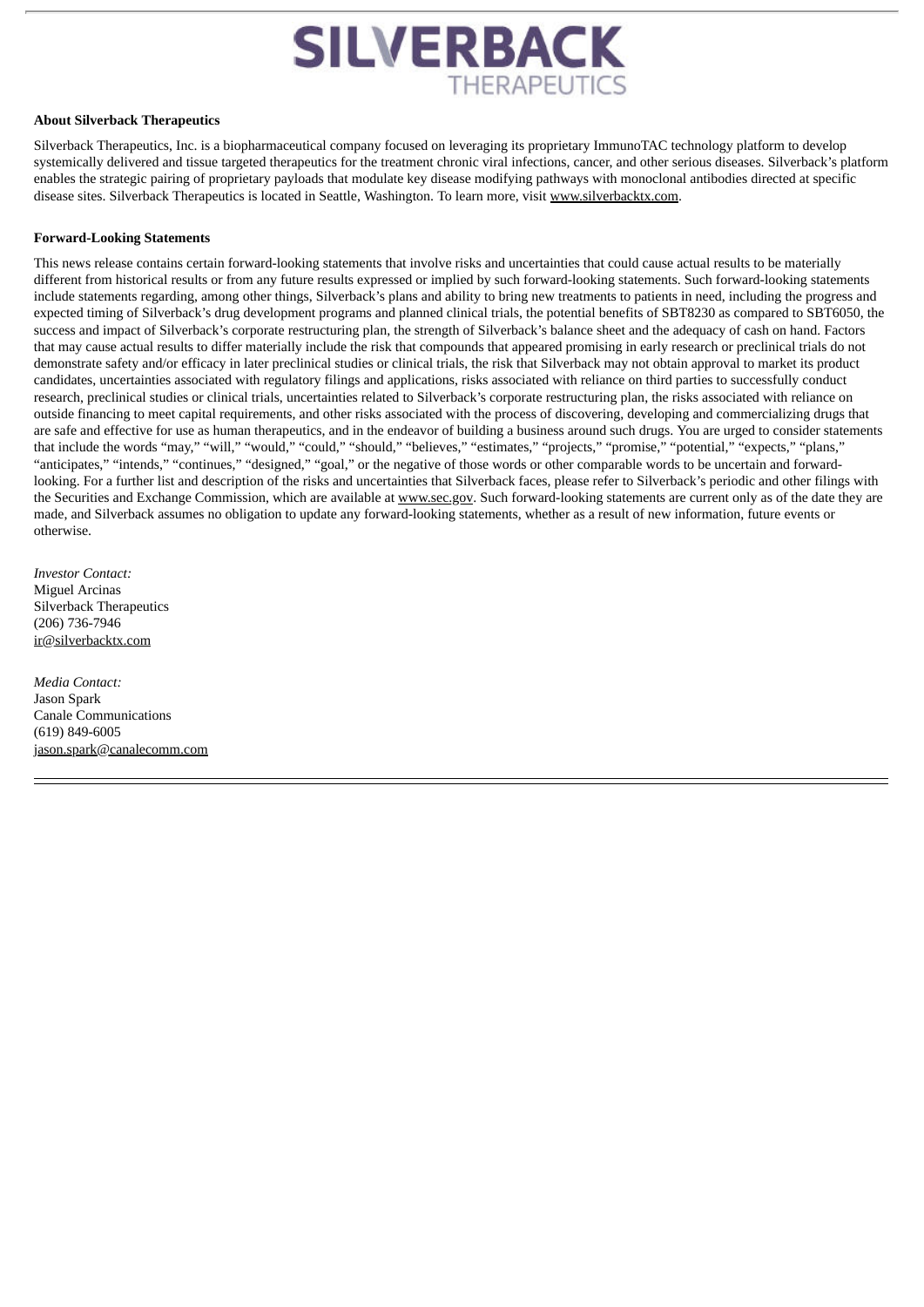

# **Silverback Therapeutics, Inc. Balance Sheets (in thousands, except share and par value data)**

|                                                                                                                      | December 31,<br>2021 | 2020        |
|----------------------------------------------------------------------------------------------------------------------|----------------------|-------------|
| <b>Assets</b>                                                                                                        |                      |             |
| Current assets:                                                                                                      |                      |             |
| Cash and cash equivalents                                                                                            | \$254,045            | \$386,569   |
| Prepaid expenses and other current assets                                                                            | 7,447                | 4,087       |
| <b>Total current assets</b>                                                                                          | 261,492              | 390,656     |
| Investments                                                                                                          | 64,780               |             |
| <b>Restricted cash</b>                                                                                               | 250                  | 350         |
| Right-of-use assets                                                                                                  | 4,733                | 2,180       |
| Property and equipment, net                                                                                          | 2,212                | 1,618       |
| <b>Total assets</b>                                                                                                  | \$333,467            | \$394,804   |
| Liabilities and stockholders' equity                                                                                 |                      |             |
| Current liabilities:                                                                                                 |                      |             |
| Accounts payable                                                                                                     | \$<br>2,078          | \$<br>2,583 |
| Accrued expenses                                                                                                     | 11,727               | 5,278       |
| Term loan payable, net                                                                                               |                      | 844         |
| Current portion of lease liability                                                                                   | 1,087                | 896         |
| Total current liabilities                                                                                            | 14,892               | 9,601       |
| Lease liability, net of current portion                                                                              | 4,760                | 2,326       |
| <b>Total liabilities</b>                                                                                             | 19,652               | 11,927      |
| Commitments and contingencies                                                                                        |                      |             |
| Stockholders' equity:                                                                                                |                      |             |
| Preferred Stock, \$0.0001 par value per share; 10,000,000 shares authorized at December 31, 2021 and 2020; no shares |                      |             |
| issued and outstanding at December 31, 2021 and 2020                                                                 |                      |             |
| Common stock, \$0.0001 par value per share; 200,000,000 shares authorized at December 31, 2021 and 2020,             |                      |             |
| 35,133,934 and 34,801,537 shares issued and 35,107,651 and 34,701,274 shares outstanding at December 31, 2021        |                      |             |
| and 2020,                                                                                                            |                      |             |
| respectively                                                                                                         | $\overline{4}$       | 3           |
| Additional paid-in capital                                                                                           | 500,349              | 479,608     |
| Accumulated other comprehensive loss                                                                                 | (326)                |             |
| Accumulated deficit                                                                                                  | (186, 212)           | (96, 734)   |
| Total stockholders' equity                                                                                           | 313,815              | 382,877     |
| Total liabilities and stockholders' equity                                                                           | \$333,467            | \$394,804   |